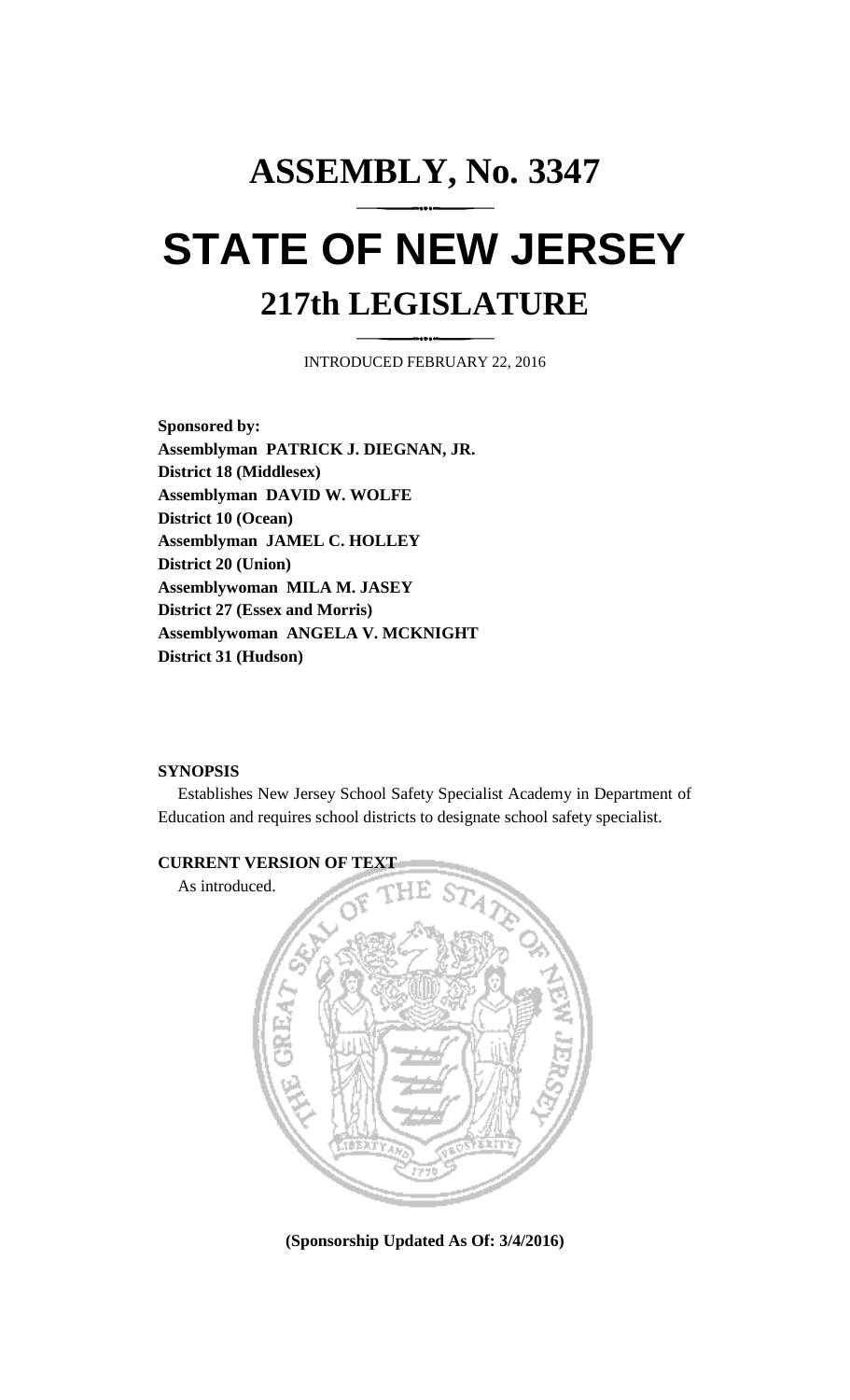**AN ACT** concerning school safety and supplementing chapter 17 of Title 18A of the New Jersey Statutes.

 **BE IT ENACTED** *by the Senate and General Assembly of the State of New Jersey:*

 1. a. There is established in the Department of Education the New Jersey School Safety Specialist Academy. It shall be the purpose of the academy to serve as a central repository for best practices, training standards, and compliance oversight in all matters regarding school safety and security, including prevention efforts, intervention efforts, and emergency preparedness planning. The academy shall: provide ongoing professional development on national and State best practices, as well as the most current resources on school safety and security; assume a lead role in setting the vision for school safety and security in the State; and provide a coordinated and interdisciplinary approach to providing technical assistance and guidance to schools throughout the State.

 b. The academy shall develop and implement a School Safety Specialist Certification Program. A school safety specialist appointed pursuant to section 2 of this act shall be required to acquire the certification. The certification program shall provide training to newly-appointed school safety specialists in the areas of bullying, hazing, truancy, Internet safety, emergency planning, emergency drills, drugs, weapons, gangs and school policing, and any other areas deemed necessary by the academy. The academy shall also offer annual training sessions for certified school safety specialists. The academy shall develop training modules in both traditional and online formats.

 2. The superintendent in each school district shall designate a school safety specialist for the district. The school safety specialist shall: be responsible for the supervision and oversight for all school safety and security personnel, policies, and procedures in the school district; ensure that these policies and procedures are in compliance with State law and regulations; and provide the necessary training and resources to school district staff in matters relating to school safety and security. The school safety specialist shall also serve as the school district liaison with local law enforcement and national, State, and community agencies and organizations in matters of school safety and security.

 3. This act shall take effect on the 180th day after the date of enactment.

STATEMENT

 This bill establishes in the Department of Education the New Jersey School Safety Specialist Academy. The purpose of the academy will be to serve as a central repository for best practices,